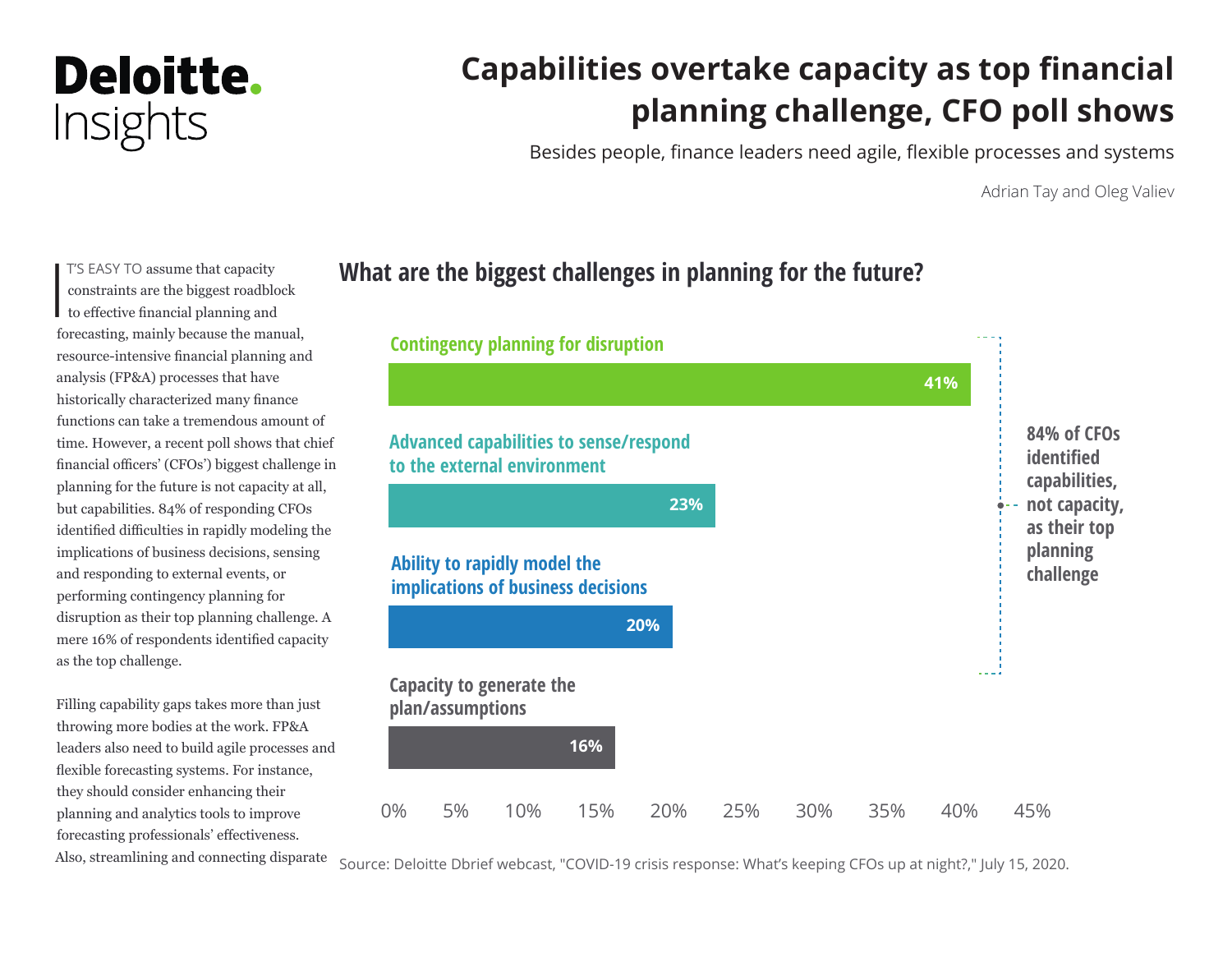planning processes can enable planning parameter changes to systematically flow through the organization.

Strengthening capabilities in this way can enable FP&A to play both offense—helping the business capitalize on opportunities—and defense—dampening the negative impacts of worst-case-scenario swings. For offense, FP&A can employ robust scenario planning to clearly articulate choices and triggers for decisions, taking emotion out of the equation. They should identify what levers within the company's control it can pull, eliminate silos and involve business partners early to accelerate decision-making, implement operational planning models and technologies that allows each group to make fast and accurate updates, and define triggers and KPIs that signal when to mobilize on a particular scenario. Defensively, FP&A could refrain from entering into inflexible contracts (for example, by using shorter-term agreements that can be easily renewed), reengineer processes with long lead times, and create flexibility within the organization to address upswings or downswings in demand.

### **About the authors**

#### **Adrian Tay | adtay@deloitte.com**

Adrian Tay is a managing director in Deloitte Consulting LLP's Finance practice. He has spent 21 years advising clients, helping them realize their business transformation priorities. Tay leads complex transformation projects that leverage his deep expertise in finance and next-gen technologies to develop more accurate and insightful planning, forecasting, and analytics capabilities for his clients. He also frequently speaks at CFO Forums on the topics of FP&A, finance analytics, digital finance, and AI. Tay received his MBA from the Anderson School, University of California Los Angeles.

#### **Oleg Valiev | avaliev@deloitte.com**

Oleg Valiev is a manager within Deloitte Consulting LLP's finance and enterprise performance market offering. He advises executives on enabling business strategy by building insight-driven capabilities. He has 15 years of experience in technology, media, telecom, financial services, consumer products, and health care, where he has led large-scale transformations. He specializes in finance strategy, planning and analytics, digital technology, and shared services.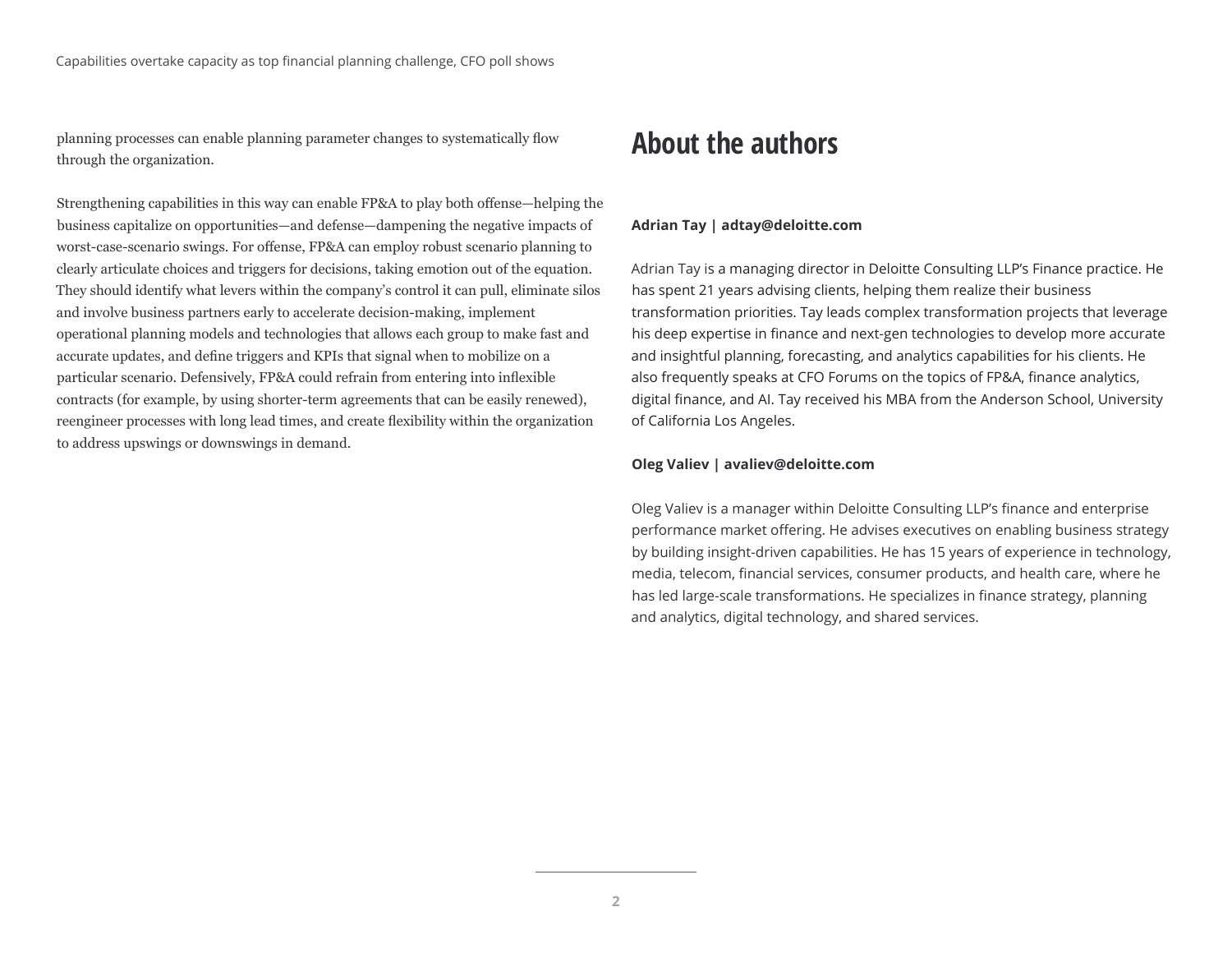#### **Finance Transformation Services**

CFOs know finance transformation can be difficult and time-consuming. But they also know it's an effective way to keep up with the changing needs of the business. Whether it's technology disruption, business model innovation, or a new industry ecosystem, Deloitte helps finance organizations look ahead to what's next while keeping the ship on a steady course. To learn more, visit [Deloitte.com](https://www2.deloitte.com/us/en/pages/finance-transformation/solutions/finance-transformation-services-offerings.html).